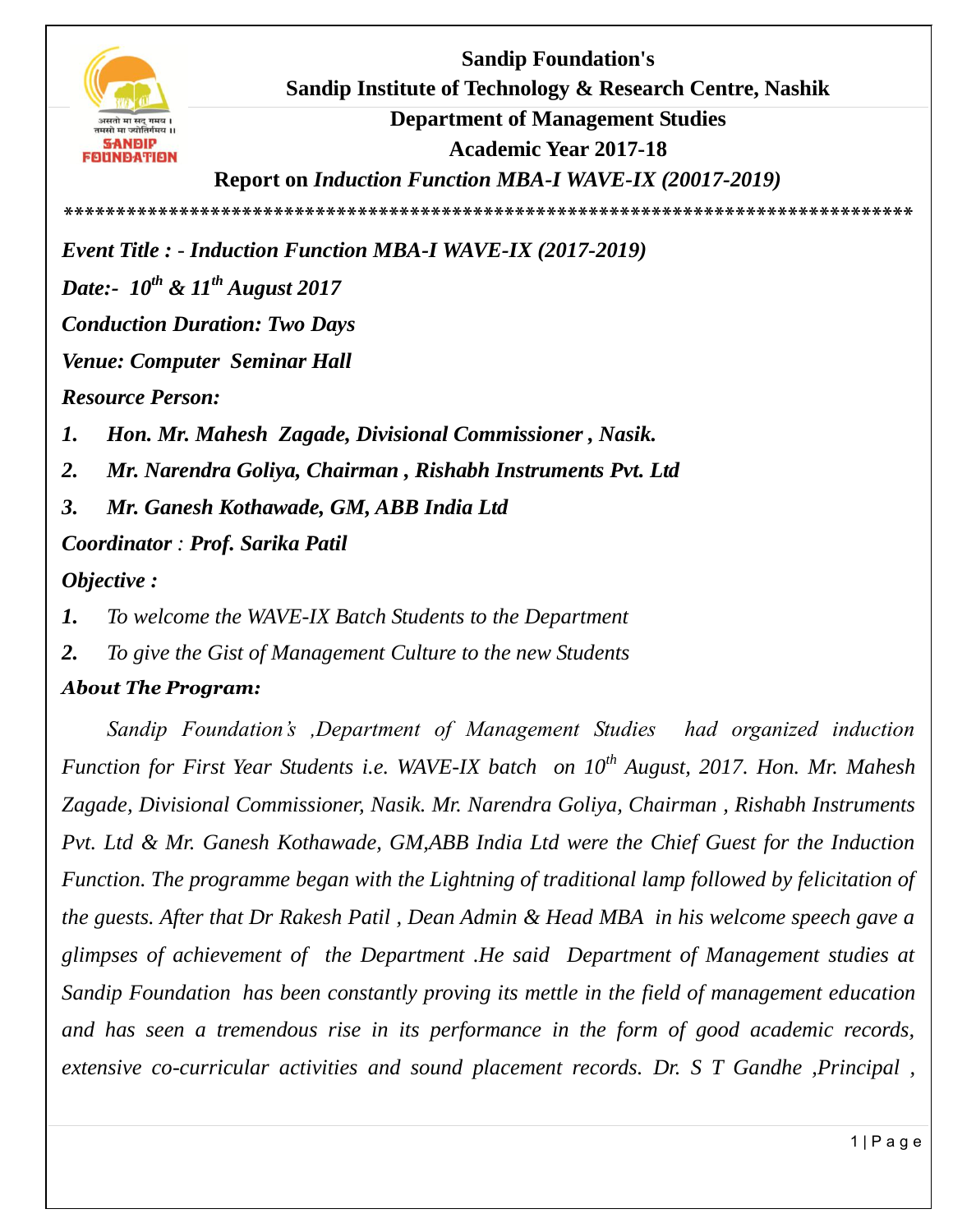| 2 *bright future & he also highlighted on Faculty & Facility at Sandip Foundation . SITRC while addressing ,congratulated the Students for choosing Sandip Foundation for their* 

*Thereafter Hon.Mr. Mahesh Zagade , took over the dais. In His Speech he talked about the Journey of Industrial Revolution & the relevance that he gave with Management was that due to Industrial Revolution the Science of Management Evolved & role of Management became prominent & of great Importance due to the revolution only . He also spoke about the Hardware & Software of the Human Being i.e. the Physical body & the Mind , both of them are to kept in top Most form if we need to grow , develop & advance in this highly competitive world.* 

*Mr. Gnash Kothawade while speaking to new batch , emphasised more on the point of Excellence. The Corporate world expects excellence in which ever field we are working, be it of Marketing , Finance, HR or Operations. He added Excellence is the only key to Success .*

*Lastly Mr. Narendra Goliya shared that we must always be keen on acquiring Knowledge rather than focusing on making money. He said Knowledge is respected everywhere & also it cannot be destroyed. We need to Channelize our Knowledge & use it for Constructive purpose . one significant point which he highlighted was that we should never blame anybody for our circumstances & we should always have faith & confidence on Ourselves & be less dependent on others .he also guided students on the rules of starting up new businesses and encouraged students to take up entrepreneurial route which is needed for a developing a nation . The day's proceedings were concluded with a vote of thanks.*

*The second day of the Induction Function was quite informal & on that day MBA-II year students conducted Mr. & Miss Personality Contest for their Juniors . Mast Piyush Shewale & Miss Poonam Yadav were Crowed Mr. & Miss Personality. This activity was conducted for strengthen the bond between the seniors & the juniors* 

## *Outcome:*

*1.Students received an warm welcome from the Department 2. Students got an brief idea about how would their two years at Sandip Foundation*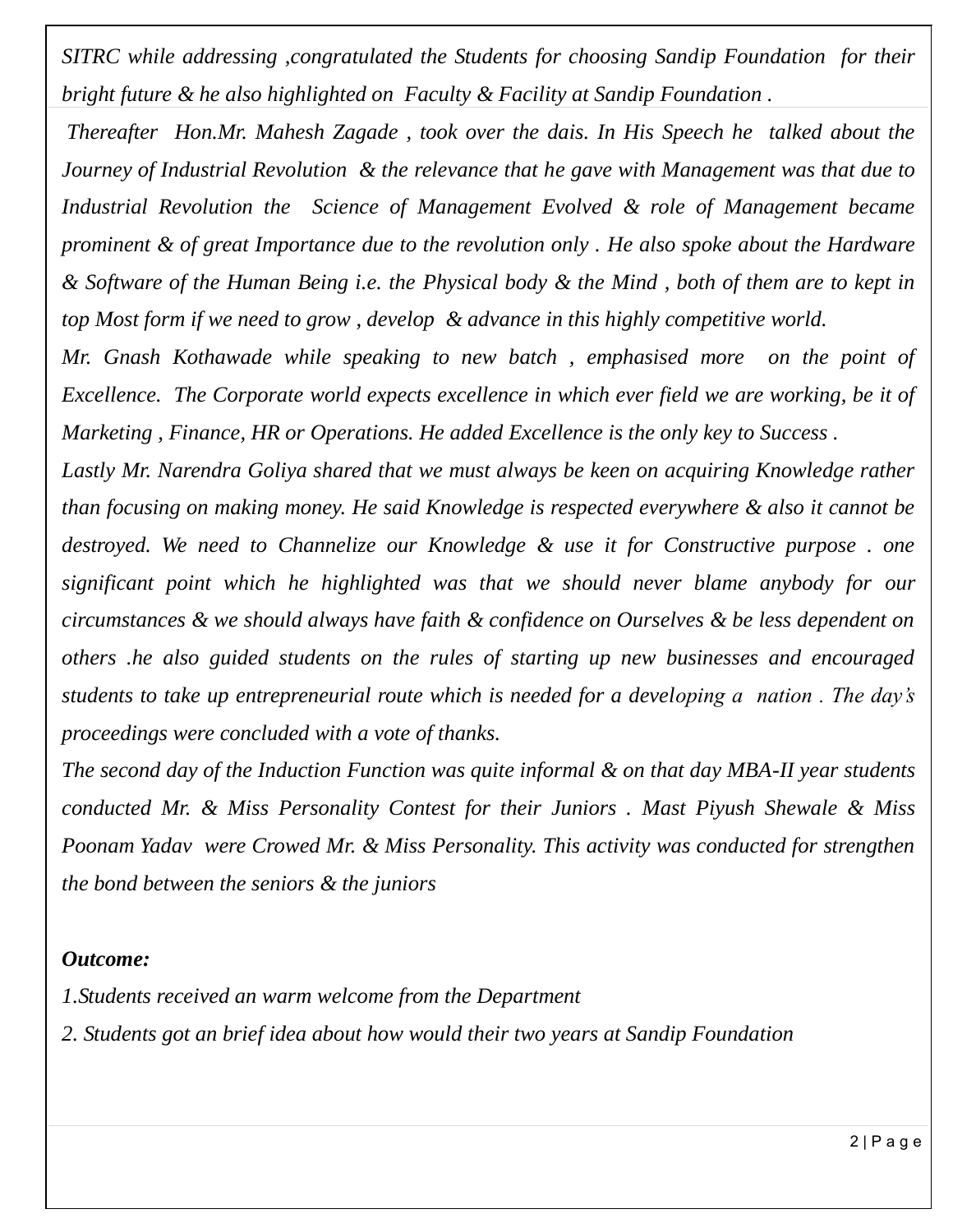## Photograph:



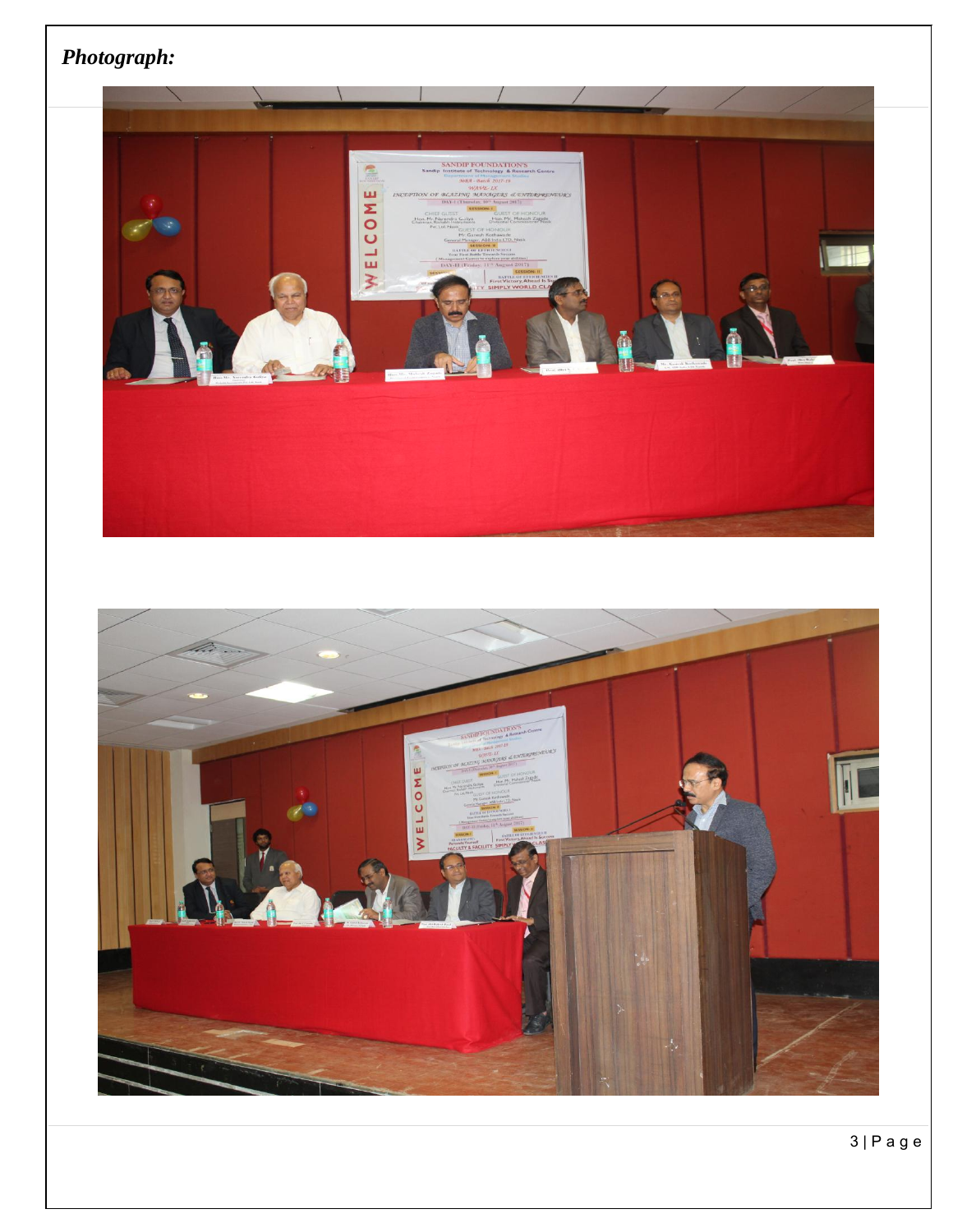